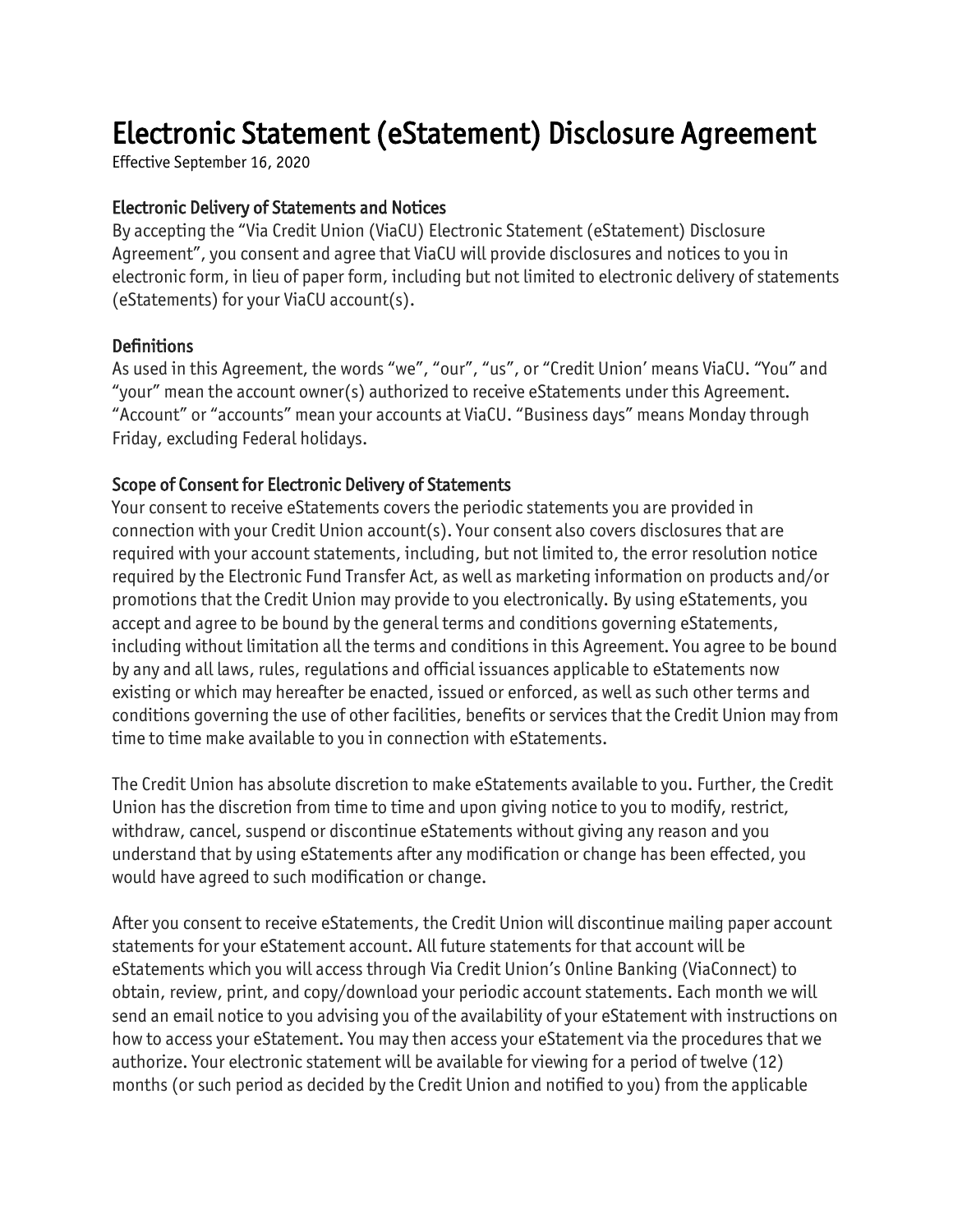statement date. In order to view your monthly statements, you must login to ViaConnect by visiting www.viacu.org.

#### Scope of Consent for Electronic Delivery of Notices

You specifically consent and agree that we may provide all disclosures, agreements, contracts, periodic statements, receipts, notices, modifications, amendments, and all other evidence of our transactions; and governmental and/or third party notices (such as IRS 1098, 1099, etc.), or notice of the availability of any of the foregoing with you or on your behalf electronically by posting or providing a link to same on the Credit Union's website, by submitting a notice to the email address provided by you (hereinafter all such disclosures and/or documentation is referred to as "electronic record(s))", or by our using other electronic methods allowed pursuant to applicable laws and regulations to provide electronic records to you. You have a right to receive a paper copy of any of these electronic records if applicable law specifically requires us to provide such documentation. Also, you may withdraw your consent and revoke your agreement to receive records electronically by logging into ViaConnect using your secure logon credentials, select eDocuments from the menu and choose eStatement preference. To request a paper copy please log into ViaConnect, select Messages from the menu and send a secure email to submit your request. If an email is returned undeliverable, we will change your account statement status to paper and will provide your periodic statement via US mail to the address on record. Thereafter, it will be your responsibility to re-apply for any electronic notification or disclosure services we offer and/or to provide notice of your correct address pursuant to your Membership and Account Agreement with us.

#### ViaCU eStatement/eNotice Procedures

You must enroll each of your account(s) for which you want to access eStatements. To enroll your account(s) for eStatement/eNotices, go to www.viacu.org, login to your ViaConnect account using your secure logon credentials, select eDocuments from the menu and choose eStatement preference.

You will be required to complete a one-time 'test drive' to verify your ability to open and view eStatement successfully. Upon completion, you can immediately begin to view your available eStatements.

You will receive an automated notification email shortly after the end of each statement period or when disclosures are made, informing you that your eStatement/eNotice is ready for viewing as well as information on how to access your eStatement/eNotice. To access your eStatements you must log into ViaConnect using your username and password and then select eDocuments from the menu.

Via Credit Union has the absolute discretion, without giving any reason or notice, to reject any of your requests for enrollment in the eStatement/eNotice service.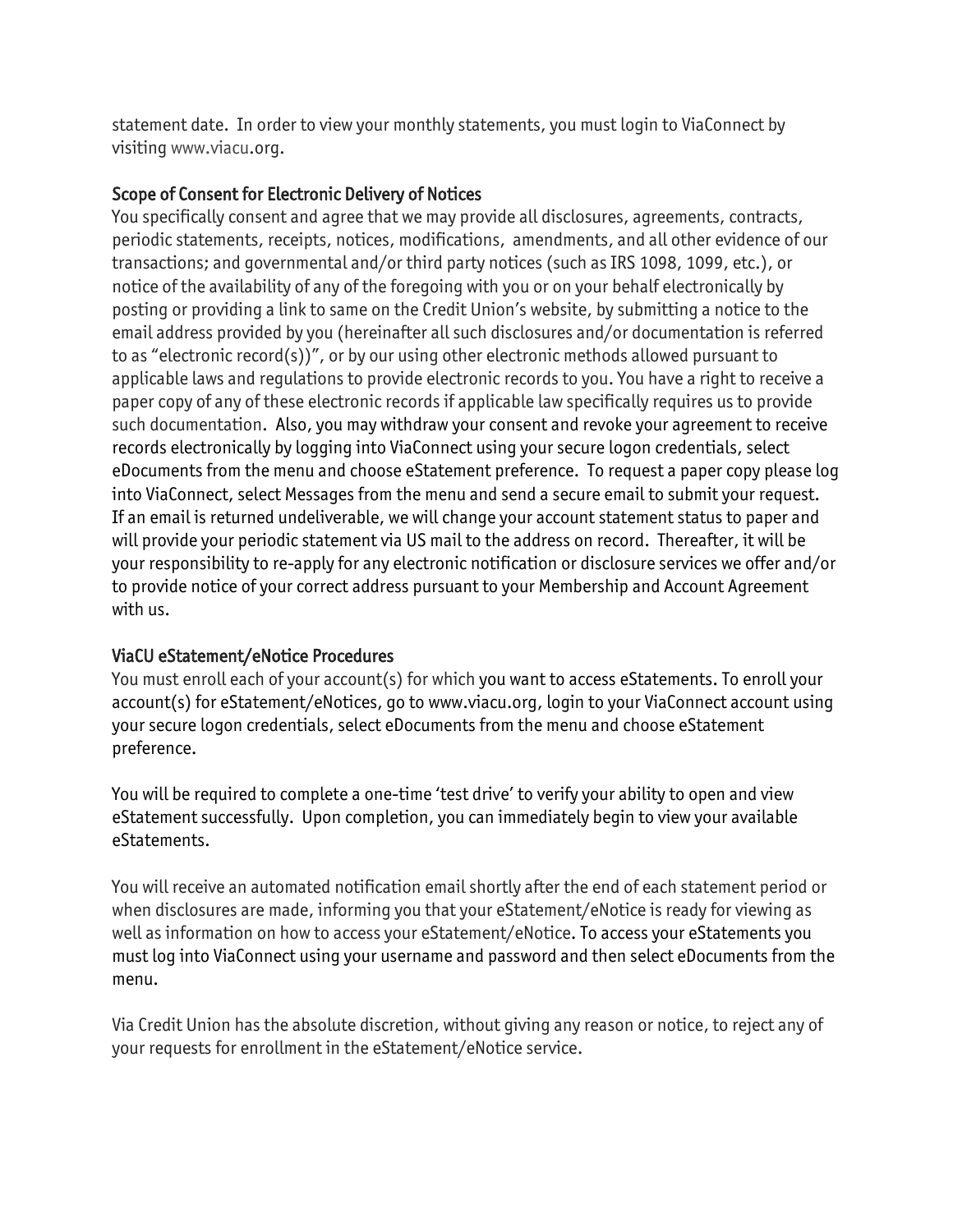#### Duty to Review Periodic Statements

You must promptly access/review your eStatement and any accompanying items and notify us in writing within 60 days of any error, unauthorized transaction, or any other irregularity. If you allow someone else to access your statement, you are still fully responsible to review the statement for any errors, unauthorized transactions, or any other irregularities. Any applicable time periods within which you must notify us of any errors on your account statement(s) shall begin on the eStatement email notification date regardless of when you access and/or review your eStatement. If you do not report to the Credit Union any non-receipt of eStatements or any error, irregularity, discrepancies, claims or unauthorized debits or items, you shall be deemed conclusively to have accepted all matters contained in the eStatements to be true, accurate and correct in all respects.

## Change of Mailing Address, Email Address, and Other Information

You agree to notify us immediately of any change in your mailing address, email address or other particulars relevant to this Agreement. To notify us of your mailing address change, you can visit any branch or log into ViaConnect, select Messages from the menu and send a secure email to provide us with your new mailing address. You may update your email address by logging into ViaConnect, select eDocuments from the menu, then click on Manage Email. A verification code will be sent to the new email address and once confirmed, your email for eStatement/eNotice notifications will be updated.

## Joint Accounts

If your Credit Union account is owned jointly with another person, either party consent to receive electronic disclosures and eStatements shall apply to both of you.

## **Security**

You agree that the Credit Union shall not be liable if you are unable to gain access to the website or ViaCU system from time to time. You understand that some or all of the eStatement services and/or other Credit Union system services may not be available at certain times due to maintenance and/or computer, communication, electrical or network failure or any other causes beyond the Credit Union's control.

You understand the importance of your role in preventing misuse of your accounts and you agree to promptly examine your eStatement for each of your Credit Union accounts as soon as you can access it. You agree to protect the confidentiality of your account and account number and your personal identification information. You understand that personal identification information by itself or together with information related to your account, may allow unauthorized access to your account. You acknowledge that the internet is inherently insecure and that all data transfers, including electronic mail, occur openly on the internet and potentially can be monitored and read by others. We cannot and do not warrant that all data transfers utilizing the internet, or email transmitted to and from us, will not be monitored or read by others.

In order to help protect your personal information, we recommend that you install firewalls, antivirus, and spyware protection software (and update as required) on your computer. We also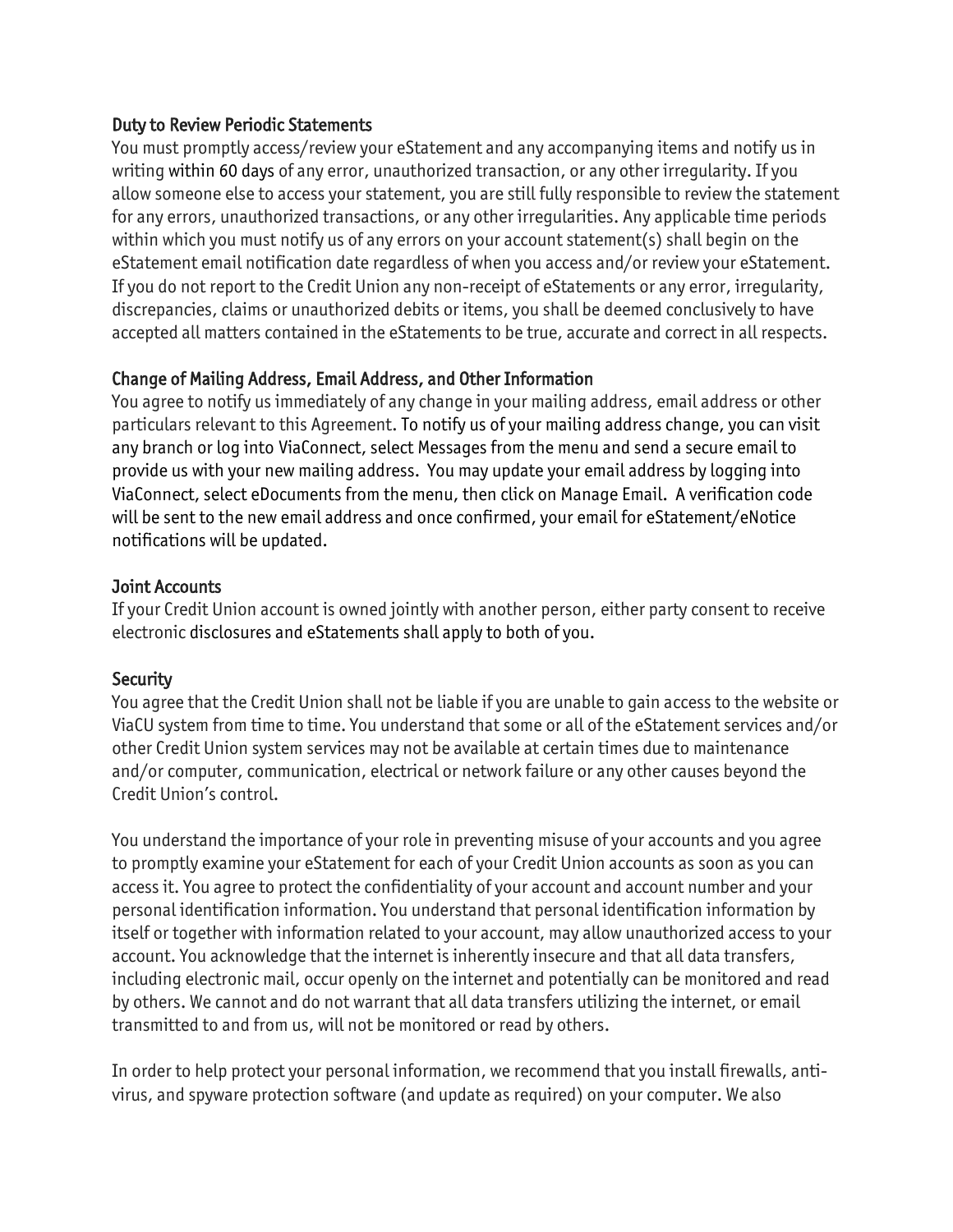recommend that you update your operating system and browser application on a periodic basis to better protect your computer and ViaConnect sessions.

The Credit Union does not warrant the security or confidentiality of any information transmitted through any applicable Internet service provider, information/communication network service provider, network system or such other equivalent system in any jurisdiction via eStatements. You agree that you shall not disassemble, decompile, copy, modify or reverse engineer any Credit Union proprietary software or allow anyone else to do so.

## Password Security

Your username and password that are used to access ViaConnect should be kept confidential. We strongly recommend that you change your password regularly. You are responsible for keeping your password, account numbers and other account data confidential.

## System Requirements

In order for you to access and retain your eStatement records, your system must meet the following requirements:

- Internet access
- An Internet browser that supports 128-bit encryption
- A certified/supported browser

If your browser does not support 128-bit encryption, you must upgrade it in order to access the ViaConnect secure pages to allow access to your eStatements. The most updated list of the certified/supported browsers for ViaConnect is posted on our website. We strongly discourage you from using unsupported browsers as they may not allow ViaConnect to function or display properly and may fail to meet our security requirements. To print or download disclosures and eStatements you must have a printer connected to your PC or sufficient hard-drive space to save the disclosure or eStatement.

# Change in Terms

The Credit Union reserves the right to change the terms and conditions of this agreement (including Fee Schedule) at any time, which includes the addition and deletion of eStatement services. We shall update this agreement on our website and may notify you of such changes by mail or electronic message to your most recent address listed on our records. The notice will be posted or sent at least thirty (30) days in advance of the effective date of any additional fees or of any stricter limits on the type, amount or frequency of transactions or any increase in your responsibility for unauthorized transactions, unless an immediate change is necessary to maintain the security of the system. If such a change is made and it can be disclosed without jeopardizing the security of the system, we will provide you with electronic or written notice within thirty (30) days after the change. By using the eStatement service when the changes become effective, you agree to be bound by the revised terms and conditions contained in this agreement or you can decline the changes by discontinuing the use of the eStatement service by logging into ViaConnect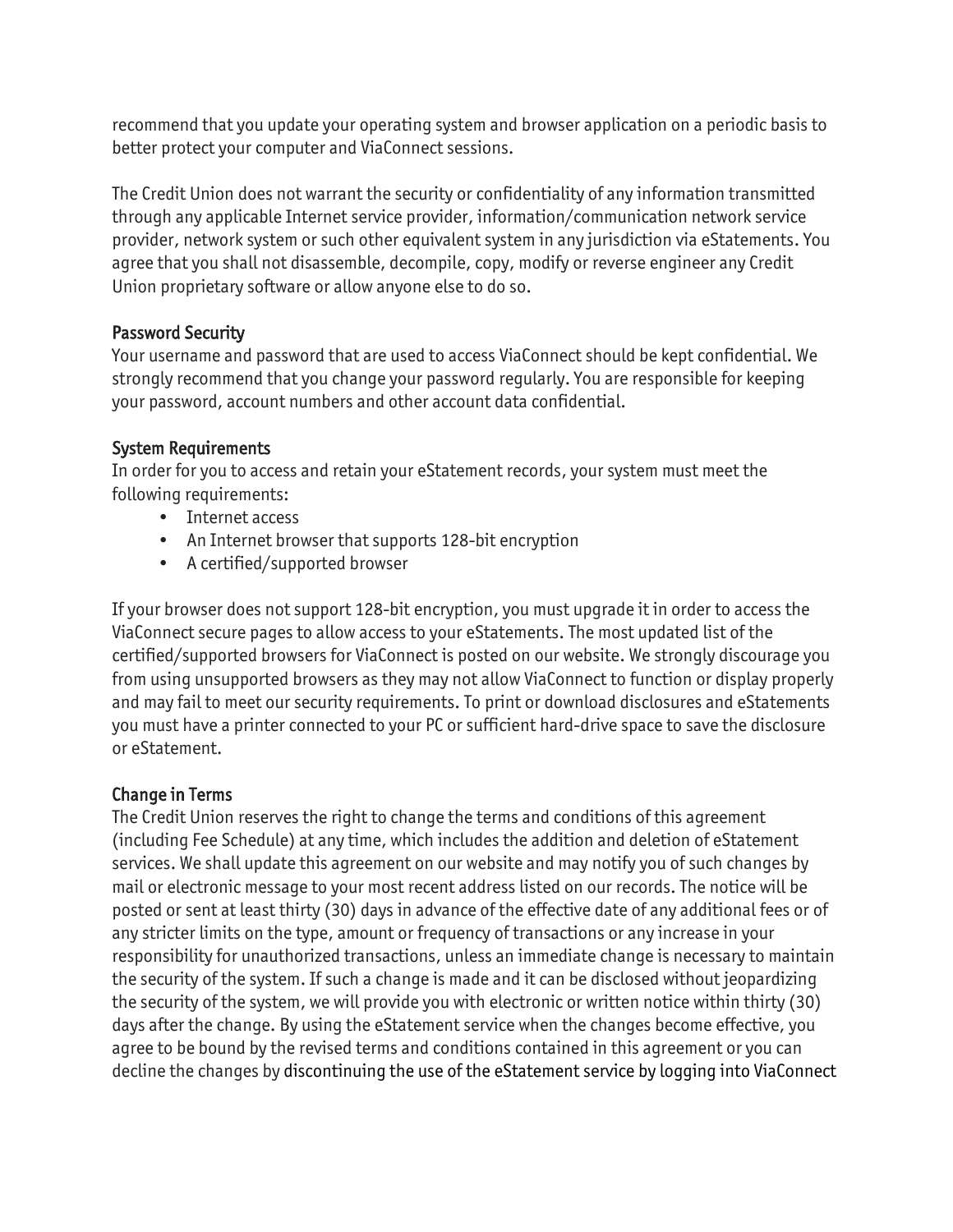using your secure logon credentials, select eDocuments from the menu and choose eStatement preference.

The Credit Union reserves its right to terminate this Electronic Statement Disclosure Agreement and your access to the eStatement service, in whole or in part, at any time.

## Your Right to Withdraw Consent

You have the right to withdraw your consent for eStatements/eNotices. Should you wish to cancel your request to receive eStatements/eNotices, log into ViaConnect using your secure logon credentials, select eDocuments from the menu and choose eStatement preference. The following month, a paper statement will be mailed to the most recent address listed on record.

# Disclaimer of Warranty and Limitation of Liability

We make no warranty of any kind, express or implied, including any implied warranty of merchantability or fitness for a particular purpose, in connection with the eStatements provided to you under the Agreement. We do not and cannot warrant that the eStatement service will operate without error, or that the eStatement service will be available at all times. Except as specifically provided in this Agreement, or otherwise required by Law, you agree that our officers, directors, employees, agents or contractors are not liable for any indirect, incidental, special or consequential damages under or by reason of any services or products provided under the Agreement or by reason of your use of the eStatement service, including loss of profits, revenue, data or use by you or any third party, whether in an action in contract or tort or based on a warranty or any other legal theory.

The Credit Union makes no warranty that:

- The service will be uninterrupted, timely, secure or error-free
- The service will meet your requirements
- The results that may be obtained from the use of the service will be accurate or reliable
- The quality of any products, services, information or other material purchased or obtained
- by you through the service will meet your expectations
- Any errors in the software will be corrected

The Credit Union shall not be liable for any direct, indirect, incidental, special, consequential or exemplary damages, including but not limited to, damages for loss of profits, goodwill, use, data or other intangible losses resulting from:

- The use or the inability to use the service
- Unauthorized access to your transmission
- Unauthorized alteration of your data
- Statements or conduct of the third party service provider
- Any other matter relating to the service